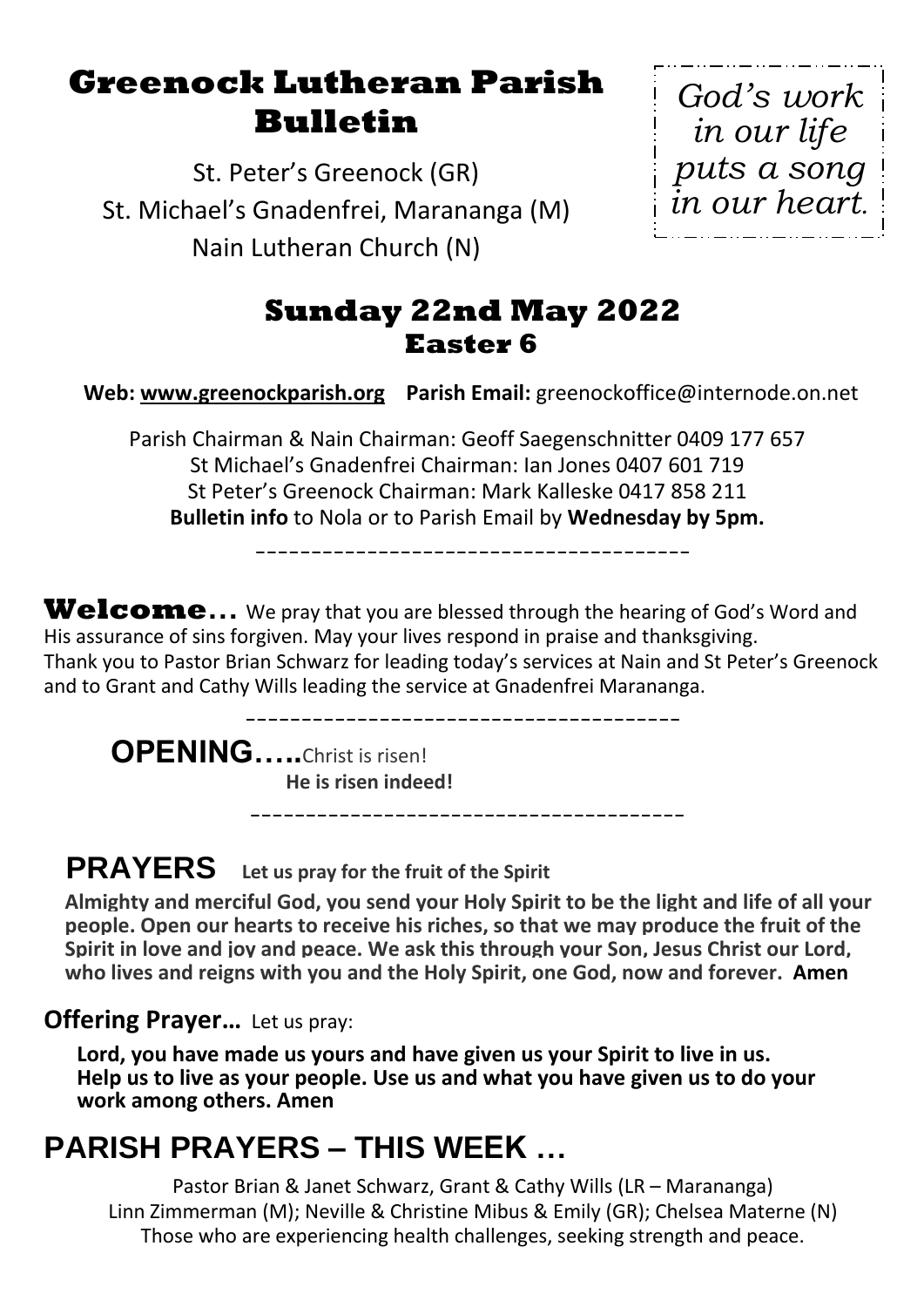### **TODAY'S PSALM** Psalm 67

May God be gracious to us and bless us

 **and make his face shine on us -**

so that your ways may be known on earth,

 **your salvation among all nations.**

May the peoples praise you, God;

 **may all the peoples praise you.**

May the nations be glad and sing for joy,

 **for you rule the peoples with equity and guide the nations of the earth.** May the peoples praise you, God;

 **may all the peoples praise you.**

The land yields its harvest;

 **God, our God, blesses us.**

May God bless us still,

 **so that all the ends of the earth will fear him.**

**Glory to the Father and the Son and the Holy Spirit, as it was in the beginning, is now, and will be forevermore. Amen.**

## **Bible Readings:**

#### **Sunday 22nd May – Easter 6 (White) –** Psalm 67

1<sup>st</sup> Reading: Acts 16:9-15 Paul takes the good news to Philippi 2<sup>nd</sup> Reading: Revelation 21: 10-22, 22:5 The new Jerusalem The Holy Gospel: John 14: 23-39 'I'm going to the Father'

**Pastor Schwarz Sermon Text** John 14:27

---------------------------------------

## **NOTES ON THE READINGS…**

**ACTS 16:9-15:** Paul and his helpers had been prevented by the Spirit from going further into Asia and Bithynia with his intended journey. The vision of an appeal from a man from Macedonia now took them and the gospel onto the European continent for the first time. Philippi appeared to present little encouragement as apparently there were not enough Jewish men there to open a synagogue. The gospel found response, though, in the businesswoman, Lydia, and among a small group of women meeting with her by the river. God's direction of the gospel to Philippi resulted in a church which grew there.

**REVELATION 21:10,22 - 22:5:** Once again the heavenly Jerusalem comes down in John's vision. Heaven is here depicted as a place of light. God is its light. Therefore sin and shame are excluded and life is complete and perfect. John sees both leadership and populace bringing only honour and glory into the holy city, with no dark deeds anymore to contaminate it. God's purpose for humankind is now fulfilled. The river providing water of life and the tree of life and healing symbolise the constant energy and purity emanating from God to its occupants. The Lamb occupies the throne together with God.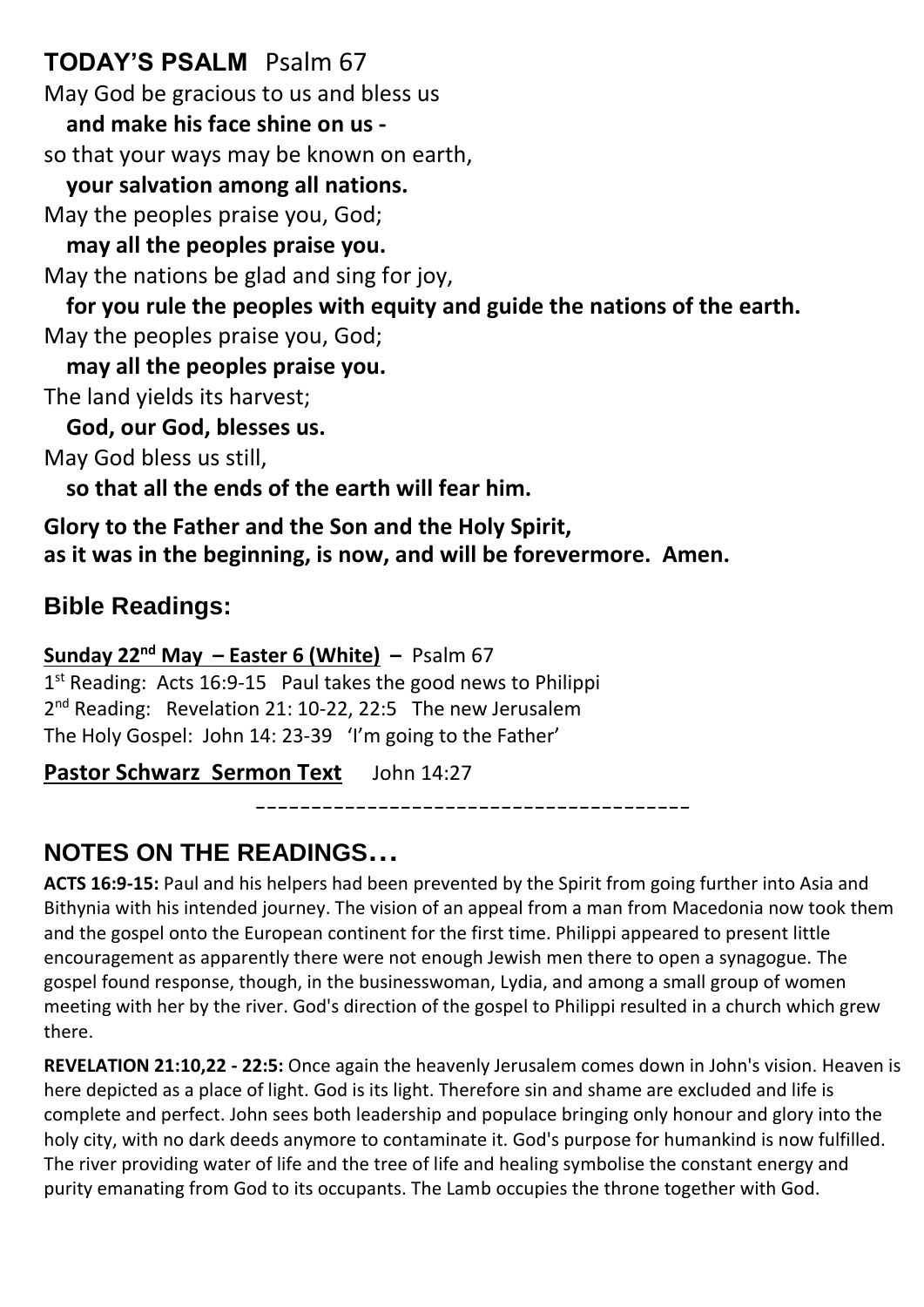**JOHN 14:23-29:** Love is what unites believers with the Lord together with their faith. The Father in his grace comes to dwell in such a believer who in turn keeps (believes, confesses and obeys) the words of Christ. Christ promised the disciples that the Spirit sent from the Father in his name would continue the leadership he had given during his earthly ministry. Their love would weather his absence because of their faith in his destination and return.

#### **SERVICES: Please refer to Bulletin for services – sometimes The Leader makes wrong entries from info given to it on Friday before Wednesday issue**

## Sunday 29<sup>th</sup> May Easter 7 (White)

# **St Peter's 9.00am with Pastor David Gogoll**

*NOTE: Welcoming new Members during Service (see Notice below)*

# **Nain 9.00am LR** with Geoff Saegenschnitter

## **Gnadenfrei 10.30am** with Pastor David Gogoll

#### **Sunday 29 th May – Easter 7 (White) –** Psalm 97

1<sup>st</sup> Reading: Acts 16:16-34 Paul and Silas in prison 2<sup>nd</sup> Reading: Revelation 22: 12-14, 16,17,20,21 Jesus is coming soon The Holy Gospel: John 17: 20-26 Jesus prays for all believers

#### **St Peter's Greenock: Sunday 29th May**

**Flowers** – Karyn Materne **Cleaning** – Chris Mibus & Lyn Hoffmann **Welcoming / Attendance / Morning Tea** – Megan & Ashley Klose **Sound** – Ashley Klose **Readings** – Tania Kalleske **PowerPoint** – Carol Kalleske **Kids' Chat** – Pastor David Gogoll **Music** – Heather Obst **Stewards** – Mark & Noelene Kalleske

**St Michael's Gnadenfrei Marananga: Sunday 29th May** (please advise Nola of any changes) **Cleaning** – Check **Flowers** Mavis Neldner **Readings –** Helen Carter **Welcome / Attendance for May** – Jenny Neldner

# **TAKE NOTE**

**COVID UPDATE**. The further easing of COVID restrictions effective from April 15<sup>th</sup> means that masks and check-ins are no longer required in churches. Please continue to make use of hand-sanitizer when entering the buildings, monitor for symptoms and stay home if you are unwell. Communion at the altar rail has been resumed, coming forward as directed by the usher. Morning tea has also resumed and you are welcome to stand to eat and drink. Thank you for adhering to these guidelines. We are grateful for this easing of restrictions.

**Members are reminded to not attend church or other events/gatherings when feeling unwell or think they have been exposed to COVID-19.**

**Please remember that people can wear a mask if they choose to do so. It is important that we are kind and considerate to everyone whether they choose to wear a mask or not.**